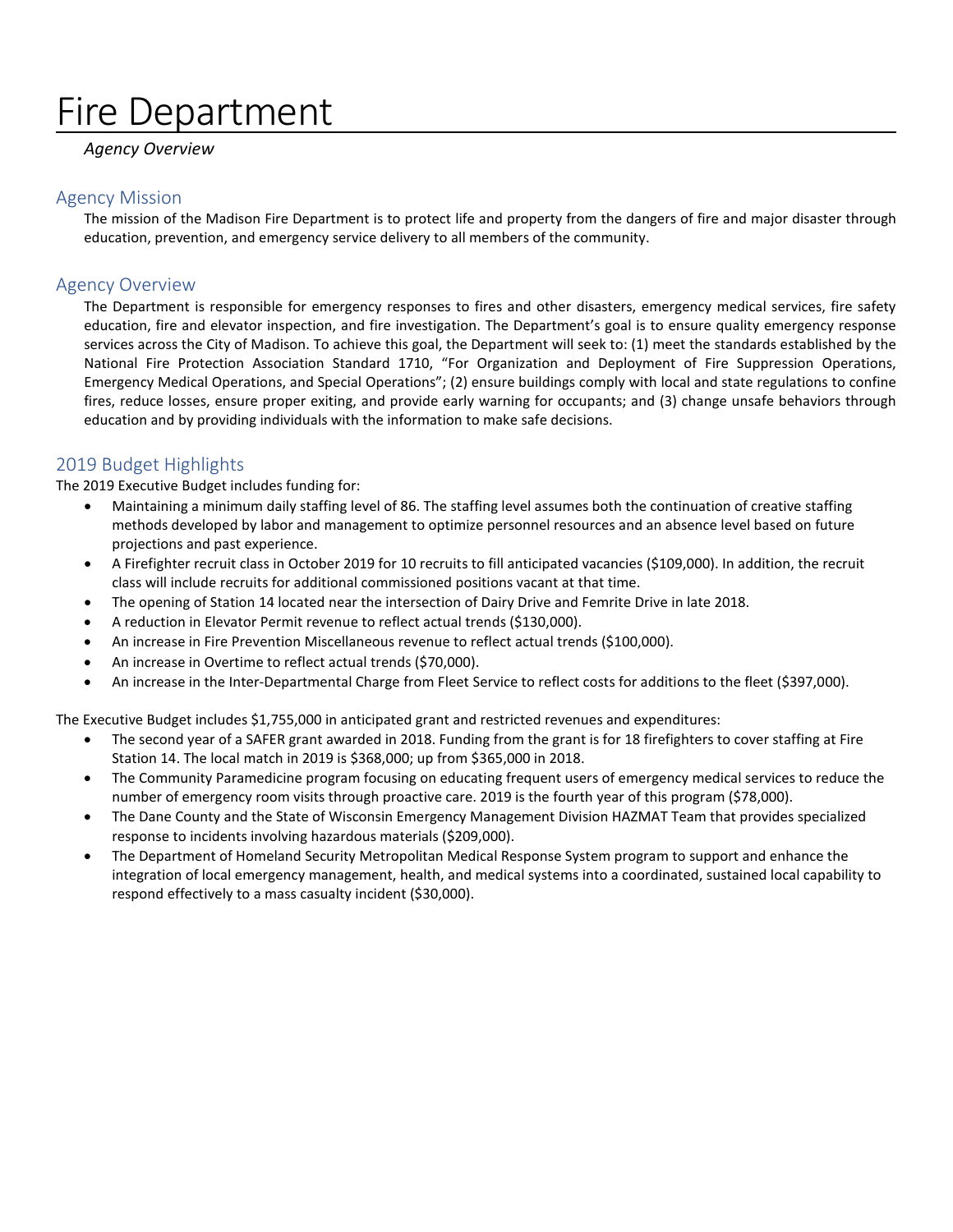**Public Safety & Health**

### Budget by Service (All Funds)

|                         | 2017 Actual      |   | 2018 Adopted     |      | 2018 Projected   |              | 2019 Request     |    | 2019 Executive |
|-------------------------|------------------|---|------------------|------|------------------|--------------|------------------|----|----------------|
| Revenue                 |                  |   |                  |      |                  |              |                  |    |                |
| Fire Operations         | (778, 605)       |   | (1,938,535)      |      | (2,021,182)      |              | (2,218,480)      |    | (2, 252, 887)  |
| <b>Fire Prevention</b>  | (1, 114, 477)    |   | (1,437,319)      |      | (1, 255, 124)    |              | (1,406,843)      |    | (1,406,843)    |
| <b>Total Revenue</b>    | $(1,893,082)$ \$ |   | $(3,375,854)$ \$ |      | $(3,276,306)$ \$ |              | $(3,625,323)$ \$ |    | (3,659,730)    |
| Expense                 |                  |   |                  |      |                  |              |                  |    |                |
| Fire Operations         | 50,866,797       |   | 51,896,694       |      | 53,332,592       |              | 53,178,826       |    | 53,744,612     |
| <b>Fire Prevention</b>  | 2,599,325        |   | 2,647,024        |      | 2,424,164        |              | 2,616,546        |    | 2,665,175      |
| <b>Total Expense</b>    | 53,466,122 \$    |   | 54,543,718 \$    |      | 55,756,756       | <sub>S</sub> | 55,795,372       | S. | 56,409,787     |
| <b>Net General Fund</b> | 51,573,040       | S | 51,167,864       | - \$ | 52,480,449       |              | 52,170,049       |    | 52,750,057     |

## Budget by Fund & Major<br>Fund: General

General

|                                   | 2017 Actual            | 2018 Adopted          | 2018 Projected    | 2019 Request     | 2019 Executive   |
|-----------------------------------|------------------------|-----------------------|-------------------|------------------|------------------|
| Revenue                           |                        |                       |                   |                  |                  |
| Intergovernmental Revenues        | (223, 972)             | (168, 340)            | (244, 347)        | (240, 416)       | (240, 416)       |
| <b>Charges for Services</b>       | (273, 128)             | (247, 100)            | (234, 838)        | (276, 100)       | (276, 100)       |
| Licenses & Permits                | (944, 630)             | (1,379,619)           | (1,075,392)       | (1, 248, 543)    | (1, 248, 543)    |
| Investments & Contributions       | (22, 790)              | (5,000)               | (7, 232)          | (5,000)          | (5,000)          |
| Misc Revenue                      | (94,081)               | (100)                 | (130, 019)        | (100, 100)       | (100, 100)       |
| <b>Other Finance Source</b>       | (1,629)                |                       |                   |                  |                  |
| Transfer In                       | (10, 783)              |                       |                   |                  |                  |
| <b>Total Revenue</b>              | \$<br>$(1,571,013)$ \$ | $(1,800,159)$ \$      | $(1,691,828)$ \$  | $(1,870,159)$ \$ | (1,870,159)      |
| Expense                           |                        |                       |                   |                  |                  |
| <b>Salaries</b>                   | 33,954,808             | 34,124,587            | 34,017,137        | 34,597,038       | 35,604,301       |
| <b>Benefits</b>                   | 13,121,995             | 11,951,845            | 13,338,111        | 12,060,983       | 11,644,318       |
| <b>Supplies</b>                   | 1,023,122              | 1,231,404             | 1,215,572         | 1,230,864        | 1,230,864        |
| <b>Purchased Services</b>         | 1,069,429              | 1,448,526             | 1,399,797         | 1,463,733        | 1,463,733        |
| <b>Inter Departmental Charges</b> | 3,961,409              | 3,831,036             | 3,819,536         | 4,267,849        | 4,252,022        |
| Inter Departmental Billing        |                        | (1,500)               |                   | (1,500)          |                  |
| <b>Transfer Out</b>               | 13,290                 | 382,125               | 382,125           | 421,241          | 424,978          |
| <b>Total Expense</b>              | \$<br>53,144,053       | \$<br>52,968,023      | 54,172,277<br>-\$ | \$<br>54,040,208 | \$<br>54,620,216 |
| <b>Net General Fund</b>           | \$<br>51,573,040       | Ś.<br>$51,167,864$ \$ | 52,480,449        | \$<br>52,170,049 | \$<br>52,750,057 |

Fund: Other Grants

|                             | 2017 Actual    |     | 2018 Adopted     | 2018 Projected |                          |     | 2019 Request     |    | 2019 Executive |
|-----------------------------|----------------|-----|------------------|----------------|--------------------------|-----|------------------|----|----------------|
| Revenue                     |                |     |                  |                |                          |     |                  |    |                |
| Intergovernmental Revenues  | (204, 720)     |     | (1, 129, 591)    |                | (1, 131, 780)            |     | (1,260,794)      |    | (1, 285, 255)  |
| Investments & Contributions | (3, 381)       |     |                  |                | (4,085)                  |     |                  |    |                |
| <b>Other Finance Source</b> | (100, 678)     |     | (13, 658)        |                | (55, 659)                |     | (78, 752)        |    | (79, 339)      |
| Transfer In                 | (13, 290)      |     | (432, 446)       |                | (392, 954)               |     | (415, 618)       |    | (424, 978)     |
| <b>Total Revenue</b>        | $(322,069)$ \$ |     | $(1,575,695)$ \$ |                | $(1,584,478)$ \$         |     | $(1,755,164)$ \$ |    | (1,789,571)    |
| Expense                     |                |     |                  |                |                          |     |                  |    |                |
| <b>Salaries</b>             | 186,547        |     | 1,491,982        |                | 1,458,404                |     | 1,352,129        |    | 1,386,805      |
| <b>Benefits</b>             | 50,272         |     | 15,206           |                | 50,225                   |     | 306,848          |    | 306,579        |
| <b>Supplies</b>             | 22,382         |     | 29,567           |                | 19,552                   |     | 27,567           |    | 27,567         |
| <b>Purchased Services</b>   | 62,868         |     | 38,940           |                | 56,297                   |     | 68,620           |    | 68,620         |
| <b>Total Expense</b>        | $322,069$ \$   |     | $1,575,695$ \$   |                | 1,584,478 \$             |     | $1,755,164$ \$   |    | 1,789,571      |
| <b>Net General Fund</b>     | $\sim$         | -\$ | - \$             |                | $\overline{\phantom{a}}$ | \$, | $\sim$           | -S |                |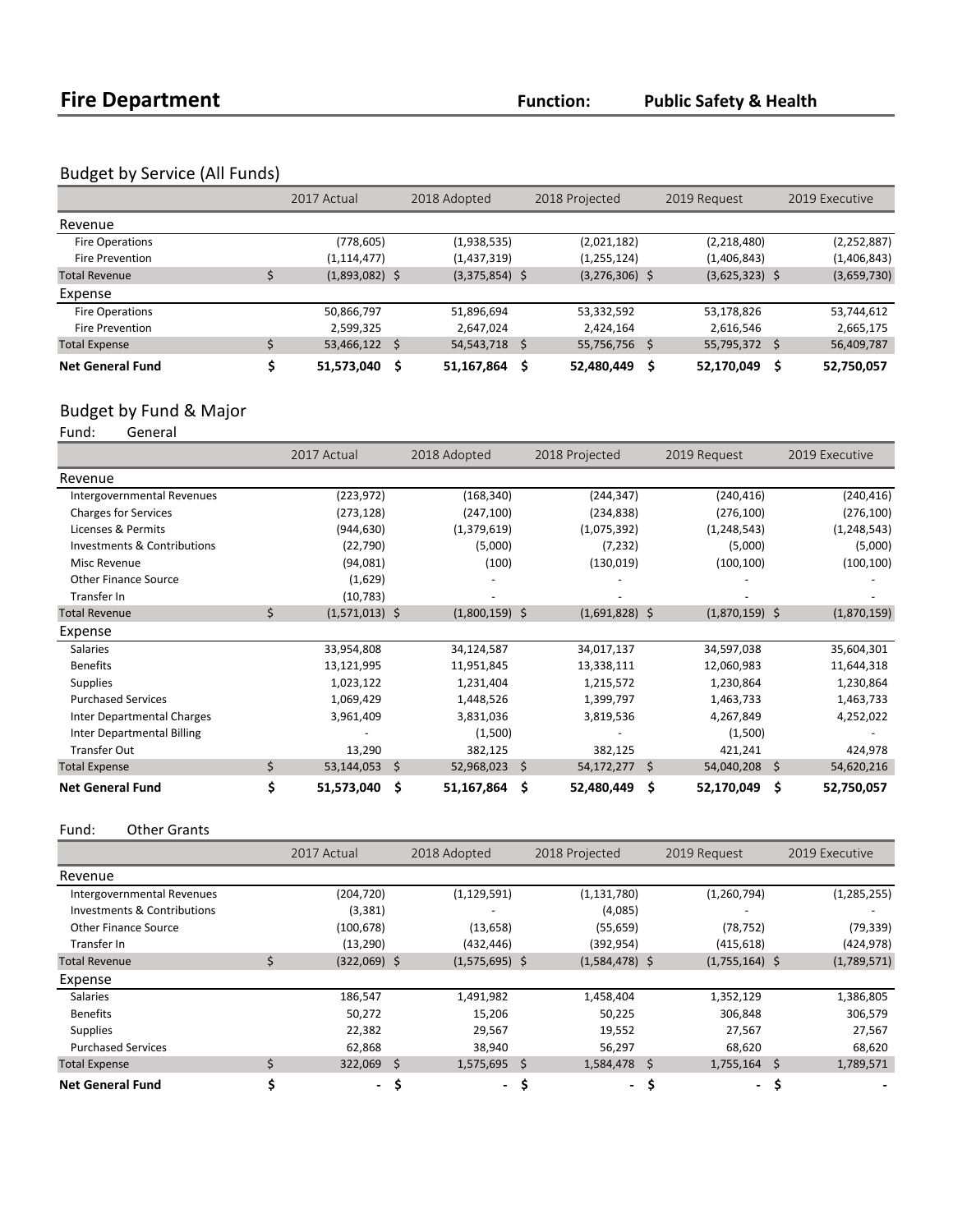#### **Public Safety & Health**

#### *Service Overview*

#### **Service:** Fire Operations

#### Service Description

This service is responsible for emergency responses to: fires, emergency medical care, lake rescue, hazardous materials, and other disaster responses. Specific non-emergency functions include: semi-annual inspections, fire safety education, and participating in community events. The goal of this service to ensure quality emergency response services across the City of Madison.

#### 2019 Planned Activities

- Collaborate with other public and private organizations in the community to prevent injury and save lives.
- Provide early, pre-hospital intervention of basic and advanced life support to save lives and reduce hospitalization times.

#### Service Budget by Account Type

|                           | 2017 Actual | 2018 Adopted |             | 2018 Projected |             | 2019 Request |             | 2019 Executive |
|---------------------------|-------------|--------------|-------------|----------------|-------------|--------------|-------------|----------------|
| Revenue                   | (778,605)   |              | (1,938,535) |                | (2,021,182) |              | (2,218,480) | (2, 252, 887)  |
| Expense                   | 50,866,797  |              | 51,896,694  |                | 53,332,592  |              | 53,178,826  | 53,744,612     |
| <b>Net Service Budget</b> | 50,088,192  |              | 49.958.159  |                | 51,311,409  | 50,960,346   |             | 51,491,725     |

#### **Service:** Fire Prevention

Service Description

This service provides fire safety education, fire inspection, fire protection engineering, public information, elevator inspection, and fire/arson investigation services. The goal of this service is to proactively prevent fires through education and inspections.

#### 2019 Planned Activities

- Apply the principles of education, engineering, and enforcement to save lives, minimize injury and illness, prevent unwanted fires, and reduce losses to property and the environment.
- Strive to educate and inform over 18,000 residents annually on fire safety.

#### Service Budget by Account Type

|                           | 2017 Actual   | 2018 Adopted | 2018 Projected | 2019 Request | 2019 Executive |
|---------------------------|---------------|--------------|----------------|--------------|----------------|
| Revenue                   | (1, 114, 477) | (1,437,319)  | (1,255,124)    | (1,406,843)  | (1,406,843)    |
| Expense                   | 2.599.325     | 2.647.024    | 2.424.164      | 2.616.546    | 2,665,175      |
| <b>Net Service Budget</b> | 1,484,848     | 1,209,705    | 1.169.040      | 1,209,703    | 1,258,332      |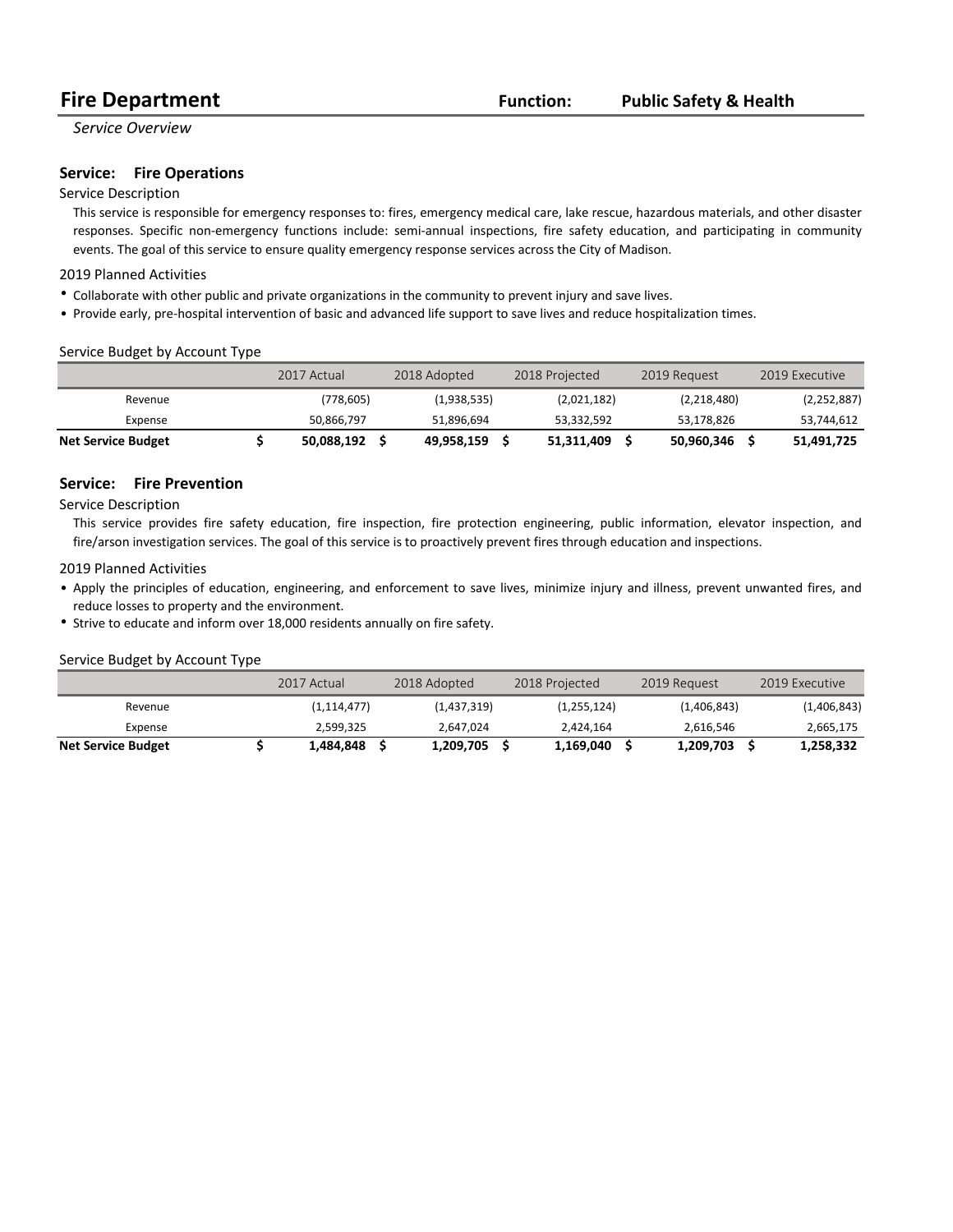**Line Item Detail** 

**Agency Primary Fund: General** 

#### **Intergovernmental Revenues**

|                                        | 2017 Actual           | 2018 Adopted        |                    | 2018 Projected   |             | 2019 Request     |        | 2019 Executive |
|----------------------------------------|-----------------------|---------------------|--------------------|------------------|-------------|------------------|--------|----------------|
| <b>Federal Revenues Operating</b>      | (36, 615)             | (49, 140)           |                    | (49, 140)        |             | (50,616)         |        | (50, 616)      |
| <b>State Revenues Operating</b>        | (53,867)              | (57,700)            |                    | (57,700)         |             | (58, 300)        |        | (58, 300)      |
| Payment for Muni Service               | (13, 575)             | (14,000)            |                    | (14,000)         |             | (14,000)         |        | (14,000)       |
| <b>Local Revenues Operating</b>        | (63,000)              |                     |                    | (70,000)         |             | (70,000)         |        | (70,000)       |
| Other Unit of Gov Rev Op               | (56, 914)             | (47,500)            |                    | (53, 507)        |             | (47,500)         |        | (47,500)       |
| <b>TOTAL</b>                           | \$<br>$(223, 972)$ \$ | $(168, 340)$ \$     |                    | $(244, 347)$ \$  |             | $(240, 416)$ \$  |        | (240, 416)     |
| <b>Charges for Service</b>             |                       |                     |                    |                  |             |                  |        |                |
|                                        | 2017 Actual           | 2018 Adopted        |                    | 2018 Projected   |             | 2019 Request     |        | 2019 Executive |
| <b>Reproduction Services</b>           | (2, 118)              | (2,100)             |                    | (1, 198)         |             | (2,100)          |        | (2,100)        |
| <b>Special Duty</b>                    | (128, 038)            | (98,000)            |                    | (98,000)         |             | (127,000)        |        | (127,000)      |
| Inspect & Reinspect Fees               | (19, 275)             | (10,000)            |                    | (9,800)          |             | (10,000)         |        | (10,000)       |
| Reimbursement Of Expense               | (123, 698)            | (137,000)           |                    | (125, 840)       |             | (137,000)        |        | (137,000)      |
| <b>TOTAL</b>                           | \$<br>$(273, 128)$ \$ | $(247, 100)$ \$     |                    | $(234, 838)$ \$  |             | $(276, 100)$ \$  |        | (276, 100)     |
| <b>Licenses &amp; Permits</b>          |                       |                     |                    |                  |             |                  |        |                |
|                                        | 2017 Actual           | 2018 Adopted        |                    | 2018 Projected   |             | 2019 Request     |        | 2019 Executive |
| Elevator Permits & Inspects            | (534, 775)            | (863,904)           |                    | (594, 872)       |             | (732, 828)       |        | (732, 828)     |
| <b>Fire Permits</b>                    | (409, 855)            | (515, 715)          |                    | (480, 520)       |             | (515, 715)       |        | (515, 715)     |
| <b>TOTAL</b>                           | \$<br>$(944, 630)$ \$ | $(1,379,619)$ \$    |                    | $(1,075,392)$ \$ |             | $(1,248,543)$ \$ |        | (1, 248, 543)  |
| <b>Investments &amp; Contributions</b> |                       |                     |                    |                  |             |                  |        |                |
|                                        | 2017 Actual           | 2018 Adopted        |                    | 2018 Projected   |             | 2019 Request     |        | 2019 Executive |
| <b>Contributions &amp; Donations</b>   | (22, 790)             | (5,000)             |                    | (7, 232)         |             | (5,000)          |        | (5,000)        |
| <b>TOTAL</b>                           | \$<br>$(22,790)$ \$   | $(5,000)$ \$        |                    | $(7,232)$ \$     |             | $(5,000)$ \$     |        | (5,000)        |
| <b>Misc Revenue</b>                    |                       |                     |                    |                  |             |                  |        |                |
|                                        |                       |                     |                    |                  |             |                  |        |                |
|                                        | 2017 Actual           | 2018 Adopted        |                    | 2018 Projected   |             | 2019 Request     |        | 2019 Executive |
| Miscellaneous Revenue                  | (94,081)              | (100)               |                    | (130, 019)       |             | (100, 100)       |        | (100, 100)     |
| <b>TOTAL</b>                           | \$<br>$(94,081)$ \$   | $(100)$ \$          |                    | $(130,019)$ \$   |             | $(100, 100)$ \$  |        | (100, 100)     |
| <b>Other Finance Sources</b>           |                       |                     |                    |                  |             |                  |        |                |
|                                        | 2017 Actual           | 2018 Adopted        |                    | 2018 Projected   |             | 2019 Request     |        | 2019 Executive |
| Sale Of Assets                         | (1,629)               |                     |                    |                  |             |                  |        |                |
| <b>TOTAL</b>                           | \$<br>$(1,629)$ \$    | ÷.                  | $\mathsf{\hat{S}}$ |                  | Ś           |                  | Ś      |                |
| <b>Transfer In</b>                     |                       |                     |                    |                  |             |                  |        |                |
|                                        |                       |                     |                    |                  |             |                  |        |                |
|                                        | 2017 Actual           | 2018 Adopted        |                    | 2018 Projected   |             | 2019 Request     |        | 2019 Executive |
| Transfer In From Insurance             | (10, 783)             | $\overline{a}$      |                    |                  |             |                  |        |                |
| <b>TOTAL</b>                           | \$<br>$(10,783)$ \$   |                     | $-\sqrt{2}$        |                  | $-\sqrt{2}$ |                  | $-$ \$ |                |
| <b>Salaries</b>                        |                       |                     |                    |                  |             |                  |        |                |
|                                        | 2017 Actual           | 2018 Adopted        |                    | 2018 Projected   |             | 2019 Request     |        | 2019 Executive |
| Permanent Wages                        | 29,670,754            | 30,879,532          |                    | 30,863,491       |             | 31,055,979       |        | 32,063,242     |
| <b>Salary Savings</b>                  |                       | (581,000)           |                    |                  |             | (581,000)        |        | (581,000)      |
| Pending Personnel                      |                       | 85,310              |                    |                  |             | 311,104          |        | 311,104        |
| Premium Pay                            | 1,091,067             | 1,522,857           |                    | 1,097,120        |             | 1,522,857        |        | 1,522,857      |
| <b>Workers Compensation Wages</b>      | 153,982               |                     |                    | 176,394          |             |                  |        |                |
| <b>Compensated Absence</b>             | 1,061,549             | 1,252,810           |                    | 921,622          |             | 1,252,810        |        | 1,252,810      |
| <b>Hourly Wages</b>                    | 9,899                 | 10,000              |                    | 1,961            |             | 10,000           |        | 10,000         |
| Overtime Wages Permanent               | 1,967,360             | 955,078             |                    | 956,347          |             | 1,025,288        |        | 1,025,288      |
| <b>Election Officials Wages</b>        | 197                   |                     |                    | 202              |             |                  |        |                |
| <b>TOTAL</b>                           | \$<br>33,954,808      | \$<br>34,124,587 \$ |                    | 34,017,137 \$    |             | 34,597,038       | - \$   | 35,604,301     |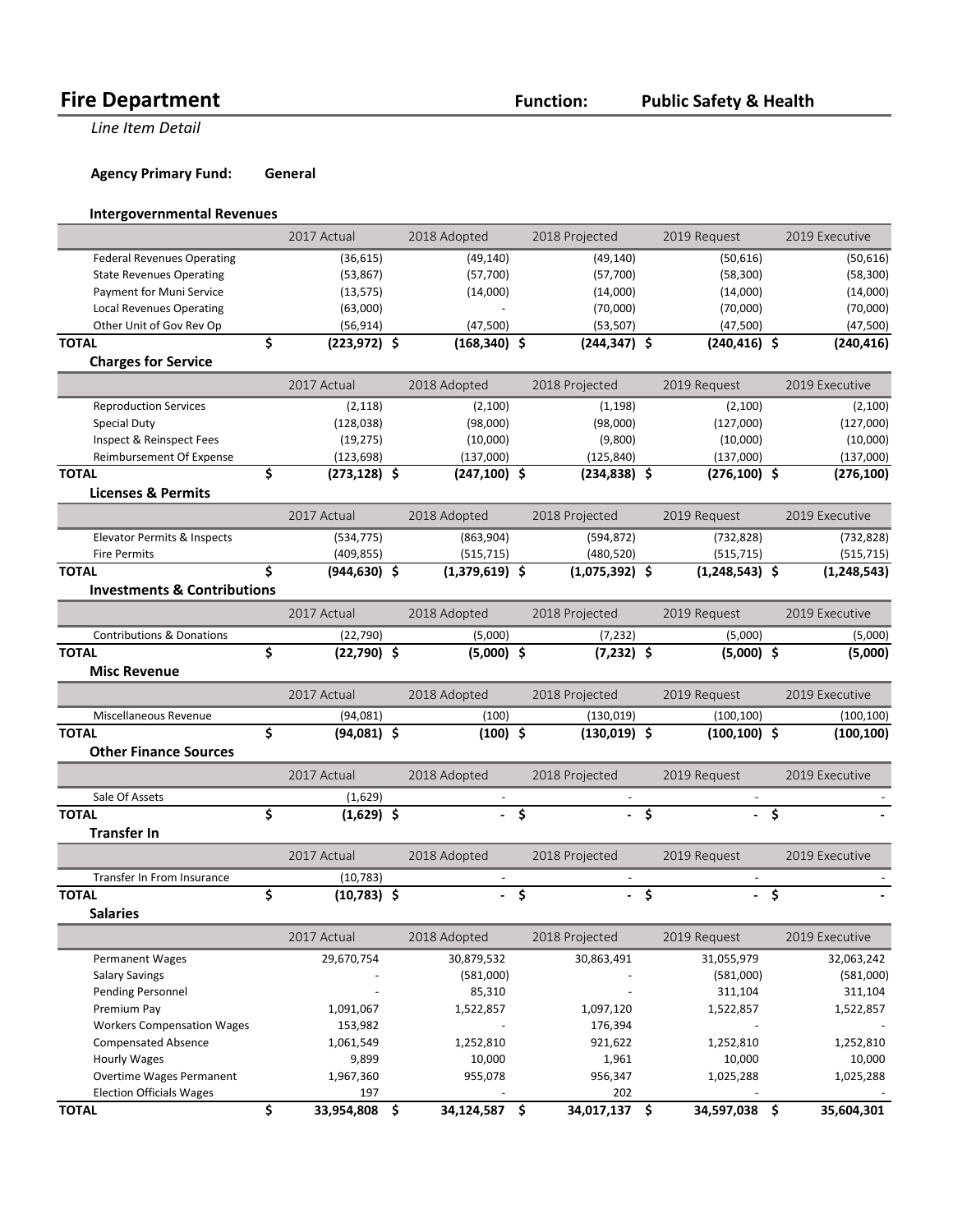**Line Item Detail** 

**Agency Primary Fund: General** 

#### **Benefits**

|                                       | 2017 Actual      | 2018 Adopted     | 2018 Projected  | 2019 Request    | 2019 Executive   |
|---------------------------------------|------------------|------------------|-----------------|-----------------|------------------|
| Comp Absence Escrow                   | 613,027          |                  | 549,224         |                 |                  |
| <b>Health Insurance Benefit</b>       | 5,593,421        | 5,672,005        | 5,848,602       | 5,573,700       | 5,096,609        |
| Wage Insurance Benefit                | 140,354          | 132,532          | 143,444         | 137,374         | 137,374          |
| Health Insurance Retiree              | 396,467          | 350,975          | 408,506         | 357,540         | 365,184          |
| <b>Health Ins Police Fire Retiree</b> | 109,833          |                  | 110,551         | 110,000         | 110,000          |
| Accident Death Insurance              | 409,683          | 365,331          | 433,250         | 365,331         | 365,331          |
| <b>WRS</b>                            | 5,134,041        | 4,724,513        | 5,132,656       | 4,793,782       | 4,840,016        |
| <b>WRS-Prior Service</b>              | 35,221           | 53,022           | 25,419          | 53,022          | 53,022           |
| <b>FICA Medicare Benefits</b>         | 591,638          | 556,653          | 589,725         | 573,420         | 579,422          |
| Tuition                               | 81,413           | 80,000           | 80,000          | 80,000          | 80,000           |
| Post Employment Health Plans          | 16,897           | 16,814           | 16,735          | 16,814          | 17,360           |
| ΤΟΤΑL                                 | \$<br>13,121,995 | \$<br>11,951,845 | 13,338,111<br>S | 12,060,983<br>S | Ŝ.<br>11,644,318 |
| <b>Supplies</b>                       |                  |                  |                 |                 |                  |

|                                  | 2017 Actual | 2018 Adopted    | 2018 Projected | 2019 Request | 2019 Executive  |
|----------------------------------|-------------|-----------------|----------------|--------------|-----------------|
| <b>Office Supplies</b>           | 4,046       | 13,850          | 11,100         | 13,850       | 13,850          |
| <b>Copy Printing Supplies</b>    | 8,040       | 12,000          | 8,103          | 12,000       | 12,000          |
| Furniture                        | 11,953      | 22,000          | 21,000         | 22,000       | 22,000          |
| Hardware Supplies                | 9,144       | 13,000          | 12,560         | 13,000       | 13,000          |
| Software Lic & Supplies          | 4,980       | 9,700           | 8,180          | 9,700        | 9,700           |
| Postage                          | 11,529      | 11,500          | 11,718         | 11,500       | 11,500          |
| <b>Books &amp; Subscriptions</b> | 15,388      | 16,200          | 15,226         | 16,200       | 16,200          |
| <b>Work Supplies</b>             | 102,915     | 148,604         | 148,240        | 148,064      | 148,064         |
| <b>Medical Supplies</b>          | 348,934     | 350,500         | 352,135        | 350,500      | 350,500         |
| <b>Safety Supplies</b>           | 200,508     | 254,545         | 254,311        | 254,545      | 254,545         |
| Uniform Clothing Supplies        | 223,615     | 240,441         | 245,121        | 240,441      | 240,441         |
| Food And Beverage                | 13,108      | 19,320          | 18,134         | 19,320       | 19,320          |
| <b>Building Supplies</b>         | 218         |                 |                |              |                 |
| Machinery And Equipment          |             | 10,000          |                | 10,000       | 10,000          |
| <b>Equipment Supplies</b>        | 68,743      | 109,744         | 109,744        | 109,744      | 109,744         |
| <b>TOTAL</b>                     | 1,023,122   | \$<br>1,231,404 | S<br>1,215,572 | 1,230,864    | 1,230,864<br>\$ |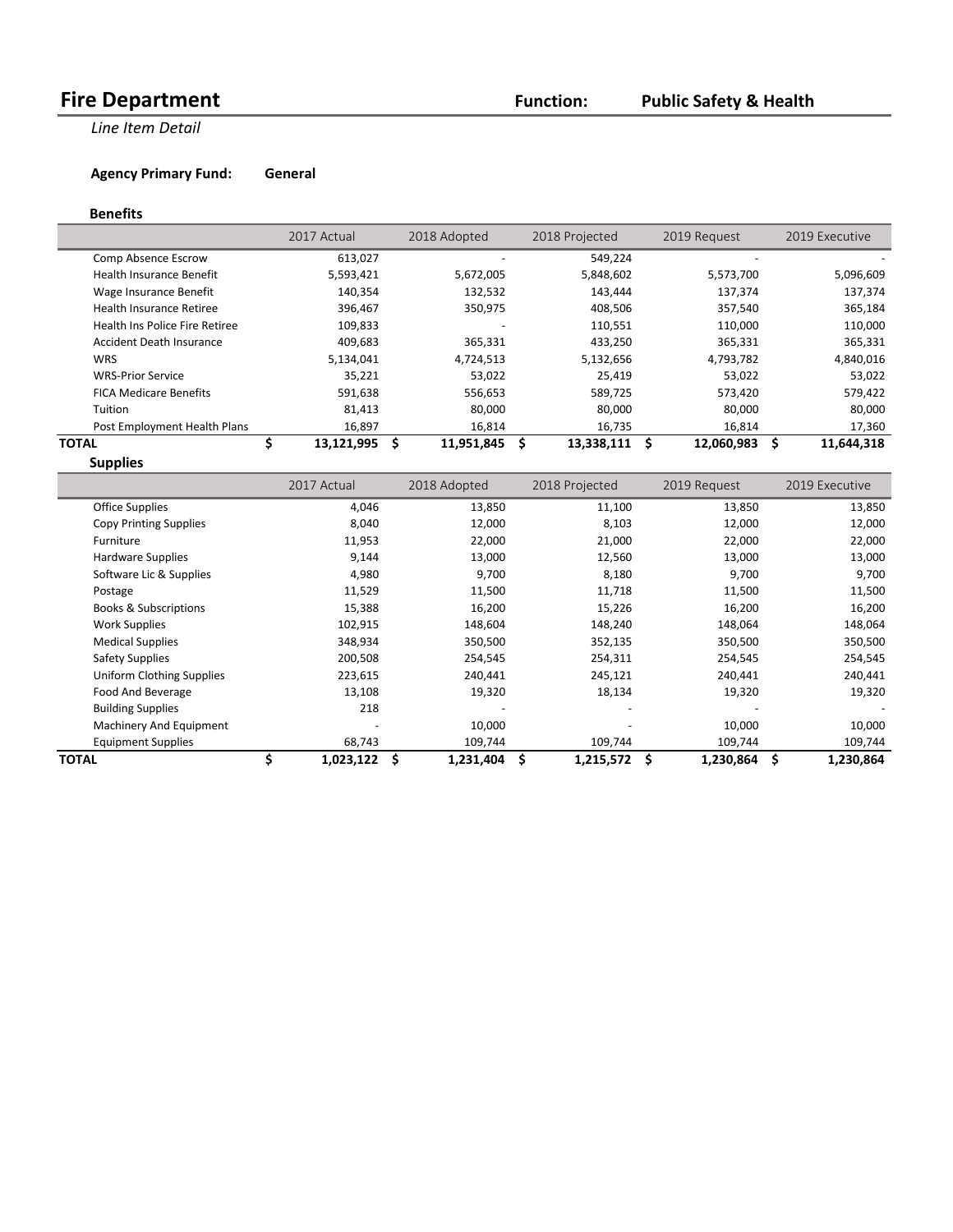### **Public Safety & Health**

**Line Item Detail** 

**Agency Primary Fund: General** 

#### **Purchased Services**

|                                     | 2017 Actual     | 2018 Adopted    | 2018 Projected  | 2019 Request    | 2019 Executive  |
|-------------------------------------|-----------------|-----------------|-----------------|-----------------|-----------------|
| <b>Natural Gas</b>                  | 4,745           | 98,700          | 91,408          | 98,700          | 98,700          |
| Electricity                         | 112,564         | 180,000         | 166,059         | 180,000         | 180,000         |
| Water                               | 50,415          | 46,896          | 51,766          | 61,903          | 61,903          |
| Telephone                           | 22,513          | 25,000          | 8,315           | 25,000          | 25,000          |
| Cellular Telephone                  | 32,574          | 63,047          | 57,320          | 63,047          | 63,047          |
| <b>Building Improv Repair Maint</b> | 120,458         | 145,632         | 134,350         | 136,632         | 136,632         |
| <b>Facility Rental</b>              | 74,546          | 79,200          | 84,538          | 88,200          | 88,200          |
| Comm Device Mntc                    | 57,968          | 65,000          | 59,214          | 65,000          | 65,000          |
| <b>Equipment Mntc</b>               | 55,958          | 48,000          | 56,640          | 48,000          | 48,000          |
| System & Software Mntc              | 66,982          | 60,000          | 78,244          | 63,000          | 63,000          |
| Rental Of Equipment                 | 11,330          | 30,000          | 27,722          | 30,000          | 30,000          |
| Recruitment                         | 600             |                 |                 |                 |                 |
| Mileage                             | 29,934          | 55,000          | 29,705          | 52,000          | 52,000          |
| Conferences & Training              | 20,296          | 42,151          | 27,291          | 42,151          | 42,151          |
| In Service Training                 | 89,229          | 104,618         | 100,018         | 104,618         | 104,618         |
| Memberships                         | 6,380           | 6,160           | 6,054           | 6,160           | 6,160           |
| Uniform Laundry                     | 56,917          | 72,000          | 58,653          | 72,000          | 72,000          |
| <b>Medical Services</b>             | 59,113          | 103,000         | 102,024         | 103,000         | 103,000         |
| <b>Armored Car Services</b>         | 1,013           |                 | 2,196           | 1,500           | 1,500           |
| <b>Storage Services</b>             | 1,716           | 1,500           | 1,692           | 1,500           | 1,500           |
| <b>Consulting Services</b>          | 146,044         | 174,300         | 212,348         | 174,300         | 174,300         |
| <b>Advertising Services</b>         | 745             | 3,602           | 1,500           | 3,602           | 3,602           |
| <b>Parking Towing Services</b>      | 2,750           | 5,000           | 4,725           | 5,000           | 5,000           |
| Other Services & Expenses           | 44,225          | 39,220          | 37,518          | 37,920          | 37,920          |
| Permits & Licenses                  | 415             | 500             | 500             | 500             | 500             |
| TOTAL                               | \$<br>1,069,429 | \$<br>1,448,526 | \$<br>1,399,797 | \$<br>1,463,733 | \$<br>1,463,733 |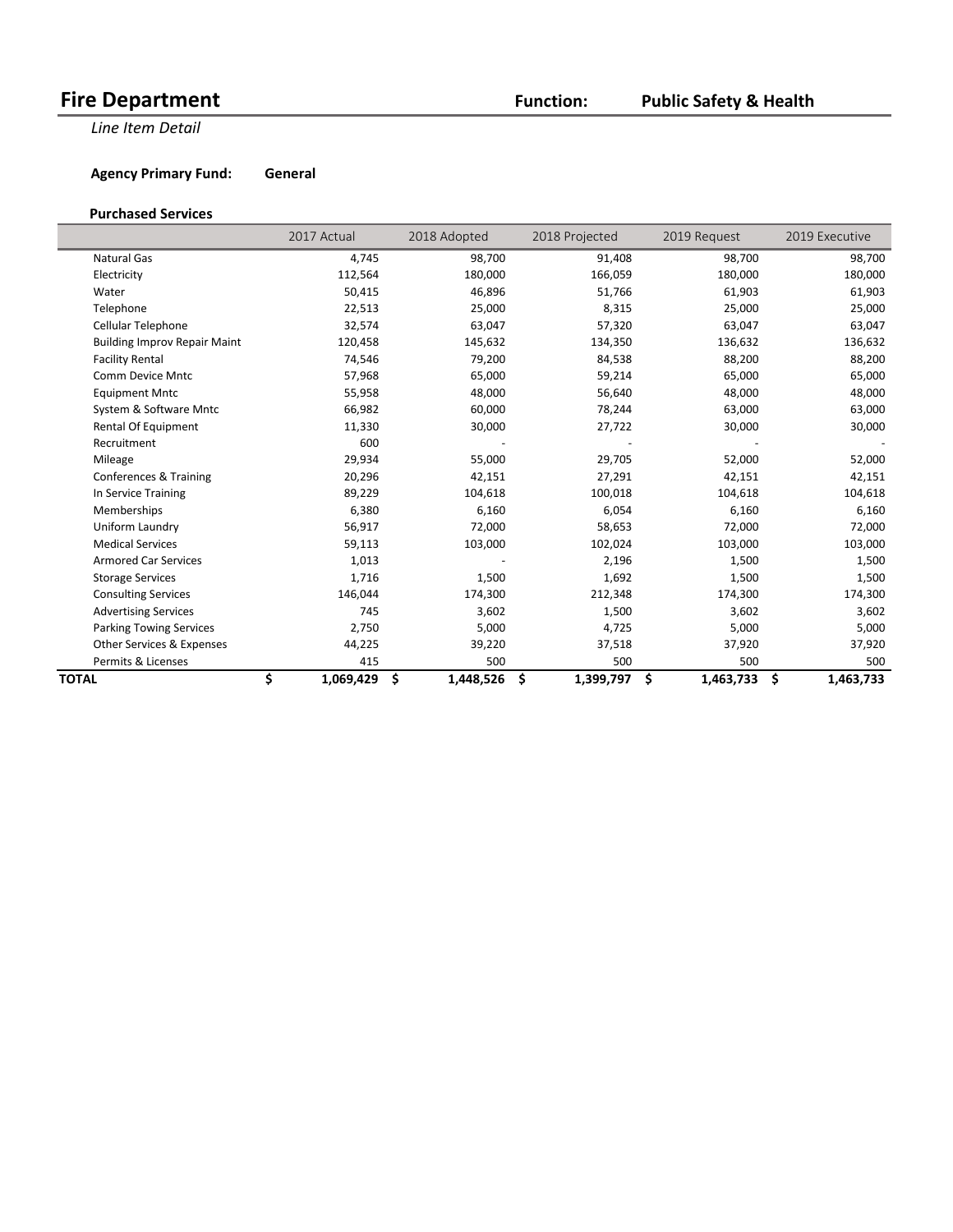**Line Item Detail** 

**Agency Primary Fund: General** 

#### **Inter-Departmental Charges**

|                                    |    | 2017 Actual |     | 2018 Adopted |     | 2018 Projected |     | 2019 Request |    | 2019 Executive |
|------------------------------------|----|-------------|-----|--------------|-----|----------------|-----|--------------|----|----------------|
| ID Charge From Human Resource      |    |             |     | 11,500       |     |                |     | 11,500       |    |                |
| ID Charge From Engineering         |    | 278,163     |     | 278,213      |     | 278,213        |     | 290,883      |    | 290,883        |
| ID Charge From Fleet Services      |    | 2,702,266   |     | 2,472,168    |     | 2,472,168      |     | 2,869,131    |    | 2,869,131      |
| ID Charge From Traffic Eng         |    | 107,012     |     | 108,231      |     | 108,231        |     | 108,231      |    | 103,904        |
| ID Charge From Insurance           |    | 112,480     |     | 101,277      |     | 101,277        |     | 124,529      |    | 124,529        |
| ID Charge From Workers Comp        |    | 761,487     |     | 859,647      |     | 859,647        |     | 863,575      |    | 863,575        |
| <b>TOTAL</b>                       | \$ | 3,961,409   | \$  | 3,831,036    | - Ś | 3,819,536      | \$  | 4,267,849    | \$ | 4,252,022      |
| <b>Inter-Departmental Billings</b> |    |             |     |              |     |                |     |              |    |                |
|                                    |    | 2017 Actual |     | 2018 Adopted |     | 2018 Projected |     | 2019 Request |    | 2019 Executive |
| ID Billing To Water                |    |             |     | (1,500)      |     |                |     | (1,500)      |    |                |
| <b>TOTAL</b>                       | Ś  | $\sim$      | .\$ | $(1,500)$ \$ |     | $\sim$         | \$. | $(1,500)$ \$ |    |                |
| <b>Transfer Out</b>                |    |             |     |              |     |                |     |              |    |                |
|                                    |    | 2017 Actual |     | 2018 Adopted |     | 2018 Projected |     | 2019 Request |    | 2019 Executive |
| <b>Transfer Out To Grants</b>      |    | 13,290      |     | 382,125      |     | 382,125        |     | 421,241      |    | 424,978        |
| <b>TOTAL</b>                       |    | 13,290      | Ś   | 382,125      | \$  | 382,125        | \$  | 421,241      | Ś  | 424,978        |